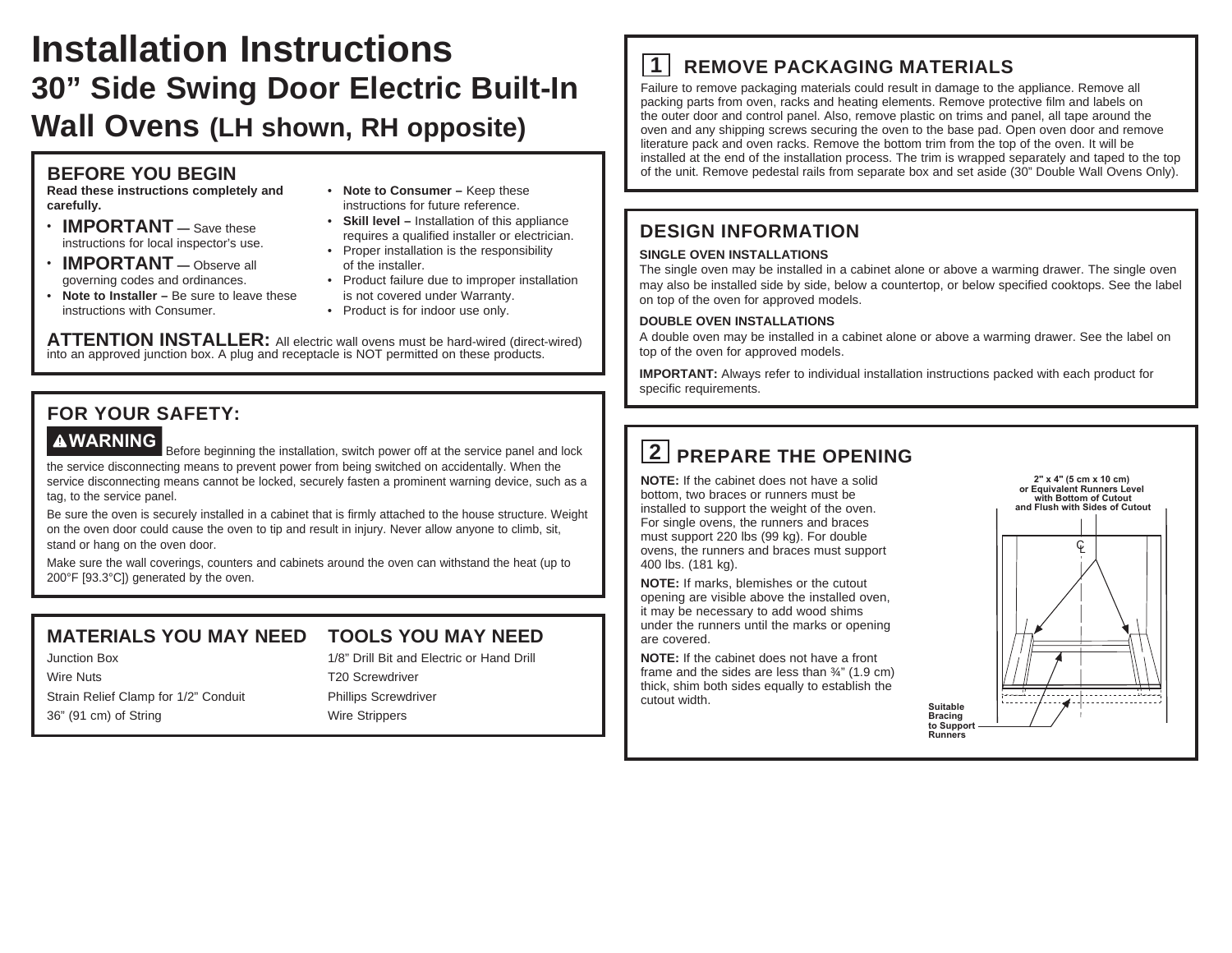

## **2 B CUTOUT FOR SINGLE OVENS – UNDER COUNTER**

**NOTE:** These ovens are only approved to be installed under the specific models as labeled on the unit.



|   |                                     | 28%" (72.7 cm) max.                                                                     |
|---|-------------------------------------|-----------------------------------------------------------------------------------------|
| в | <b>Cutout Height</b>                | 271/4" (69.2 cm) min.<br>27 <sup>5</sup> / <sub>6</sub> " (69.4 cm) max.                |
| C | Clearance from cutout - top*        | 1" (2.5 cm)<br>(11/4" (3.2 cm) for PT9050<br>ZET <sub>1</sub> S and ZET <sub>1</sub> P) |
|   | Clearance from cutout - bottom*     | $1\frac{1}{4}$ " (3.2 cm)                                                               |
|   | Clearance from cutout - side edges* | $1\frac{1}{6}$ " (1.75 cm)                                                              |
|   | Junction Box Location               | 91/2" (24.1 cm) max.<br>right side only                                                 |

**Continue to Section 4.** \* Refers to minimum clearance required for wall oven installation and does not reflect actual product dimensions.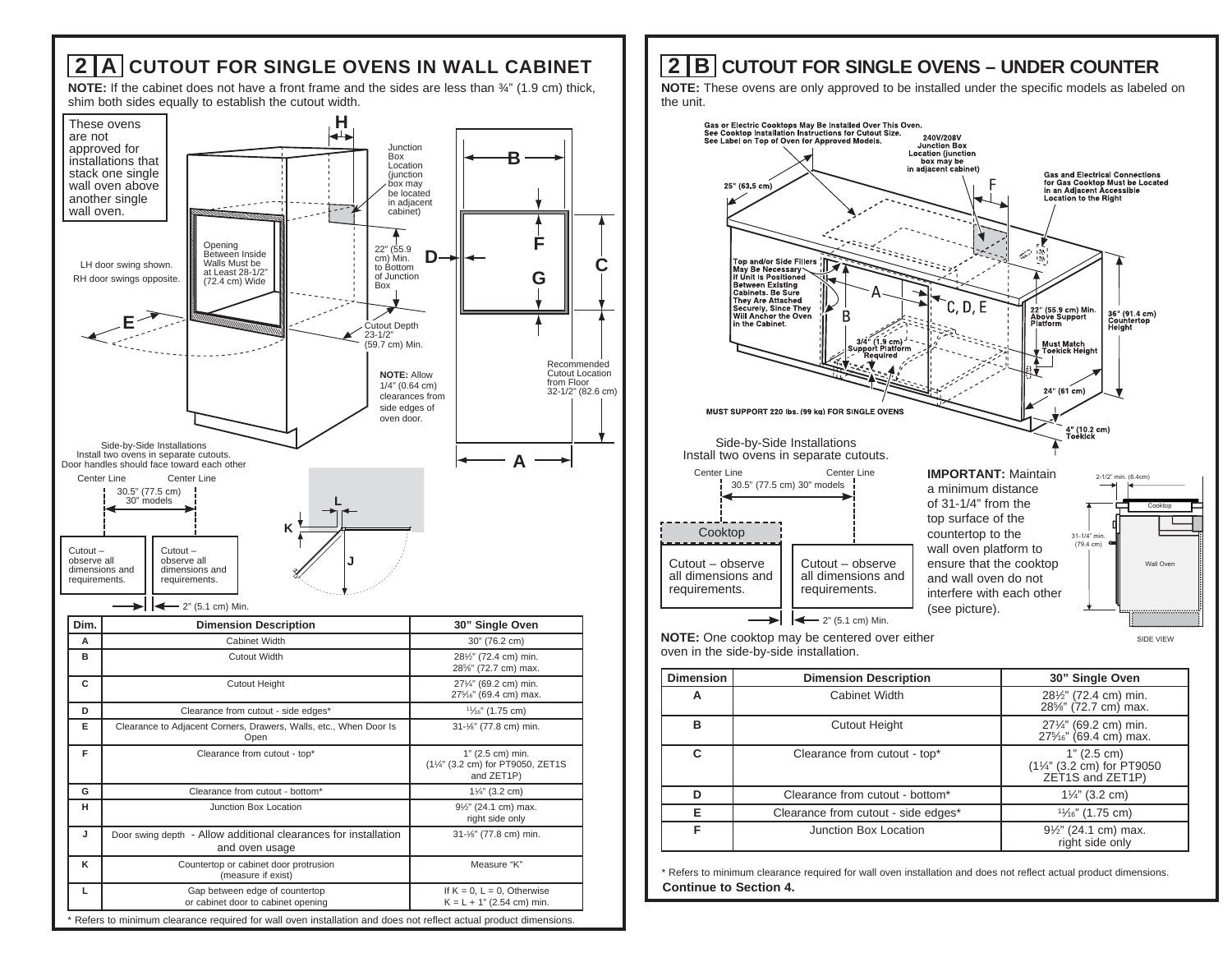#### **2 C CUTOUT FOR DOUBLE OVENS (2 THERMAL OVENS)**

**NOTE:** If the cabinet does not have a front frame and the sides are less than  $\frac{3}{4}$ " (1.9 cm) thick, shim both sides equally to establish the cutout width.



| Dim.                                                                                                                                               | <b>Description</b>                                                                   | 30" Double Oven with<br>Pedestal                                                                        | 30" Double Oven<br>without Pedestal                                   |
|----------------------------------------------------------------------------------------------------------------------------------------------------|--------------------------------------------------------------------------------------|---------------------------------------------------------------------------------------------------------|-----------------------------------------------------------------------|
| A                                                                                                                                                  | Cabinet Width                                                                        | 30" (76.2 cm)                                                                                           | 30" (76.2 cm)                                                         |
| в                                                                                                                                                  | <b>Cutout Width</b>                                                                  | 281/2" (72.4 cm) min.<br>28%" (72.7 cm) max.                                                            | 281/2" (72.4 cm) min.<br>28%" (72.7 cm) max.                          |
| C                                                                                                                                                  | <b>Cutout Height</b>                                                                 | 51 <sup>13</sup> / <sub>16</sub> " (131.6 cm) min.<br>51 <sup>15</sup> / <sub>6</sub> " (131.9 cm) max. | 50 1/4" (127.64cm)                                                    |
| D                                                                                                                                                  | Clearance from cutout - side edges*                                                  | $1\frac{1}{6}$ " (1.75 cm)                                                                              | $1\frac{1}{6}$ " (1.75 cm)                                            |
| Е                                                                                                                                                  | Clearance to Adjacent Corners,<br>Drawers, Walls, etc., When Door<br>Is Open         | 31%" (77.8 cm) min.                                                                                     | 311/6" (77.8 cm) min.                                                 |
| F                                                                                                                                                  | Clearance from cutout - top*                                                         | 1" (2.5 cm) min.<br>(11/4" (3.2 cm) for PT9550,<br>ZET2S and ZET2P)                                     | $1"$ (2.5 cm) min.<br>(11/4" (3.2 cm) for PT9550,<br>ZET2S and ZET2P) |
| G                                                                                                                                                  | Clearance from cutout - bottom*                                                      | $1\frac{1}{4}$ " (3.2 cm)                                                                               | $1\frac{1}{4}$ " (3.2 cm)                                             |
| н                                                                                                                                                  | Junction Box Location                                                                | 91/2" (24.1 cm) max. right<br>side only                                                                 | 91/2" (24.1 cm) max. right<br>side only                               |
| J                                                                                                                                                  | Height to Bottom of Junction Box                                                     | 47" (119.4 cm)                                                                                          | 47" (119.4 cm)                                                        |
| κ                                                                                                                                                  | Recommended Cutout Location<br>from Floor                                            | $12"$ (30.5 cm)                                                                                         | $12"$ (30.5 cm)                                                       |
| L                                                                                                                                                  | Door swing depth - Allow additional<br>clearances for installation and oven<br>usage | 31%" (77.8 cm) min.                                                                                     | 31%" (77.8 cm) min.                                                   |
| М                                                                                                                                                  | Countertop or cabinet door protrusion<br>(measure if exist)                          | Measure "M"                                                                                             | Measure "M"                                                           |
| N                                                                                                                                                  | Gap between edge of countertop<br>or cabinet door to cabinet opening                 | If $M = 0$ , $N = 0$ , Otherwise<br>$N = M + 1" (2.54 cm) min.$                                         | If $M = 0$ , $N = 0$ , Otherwise<br>$N = M + 1" (2.54 cm) min.$       |
| * Refers to minimum clearance required for wall oven installation and does not reflect actual product dimensions.<br><b>Continue to Section 3.</b> |                                                                                      |                                                                                                         |                                                                       |

## **2 D CUTOUT FOR INSTALLATION OVER A WARMING DRAWER**

**NOTE:** Install the oven only with specific models listed on the label located on top of the oven.

**NOTE:** Additional clearances between cutouts may be required. Check to be sure the oven supports above the Warming Drawer location do not obstruct the required interior depth and height.

When installing a Warming Drawer below a single, double, or combination oven, a separate 120V, 60 HZ, properly grounded receptacle must be installed. Refer to installation instructions packed with the Warming Drawer for specific installation requirements.



**Continue to Section 3 for Double Wall Oven with Pedestal. Otherwise, continue to Section 4.**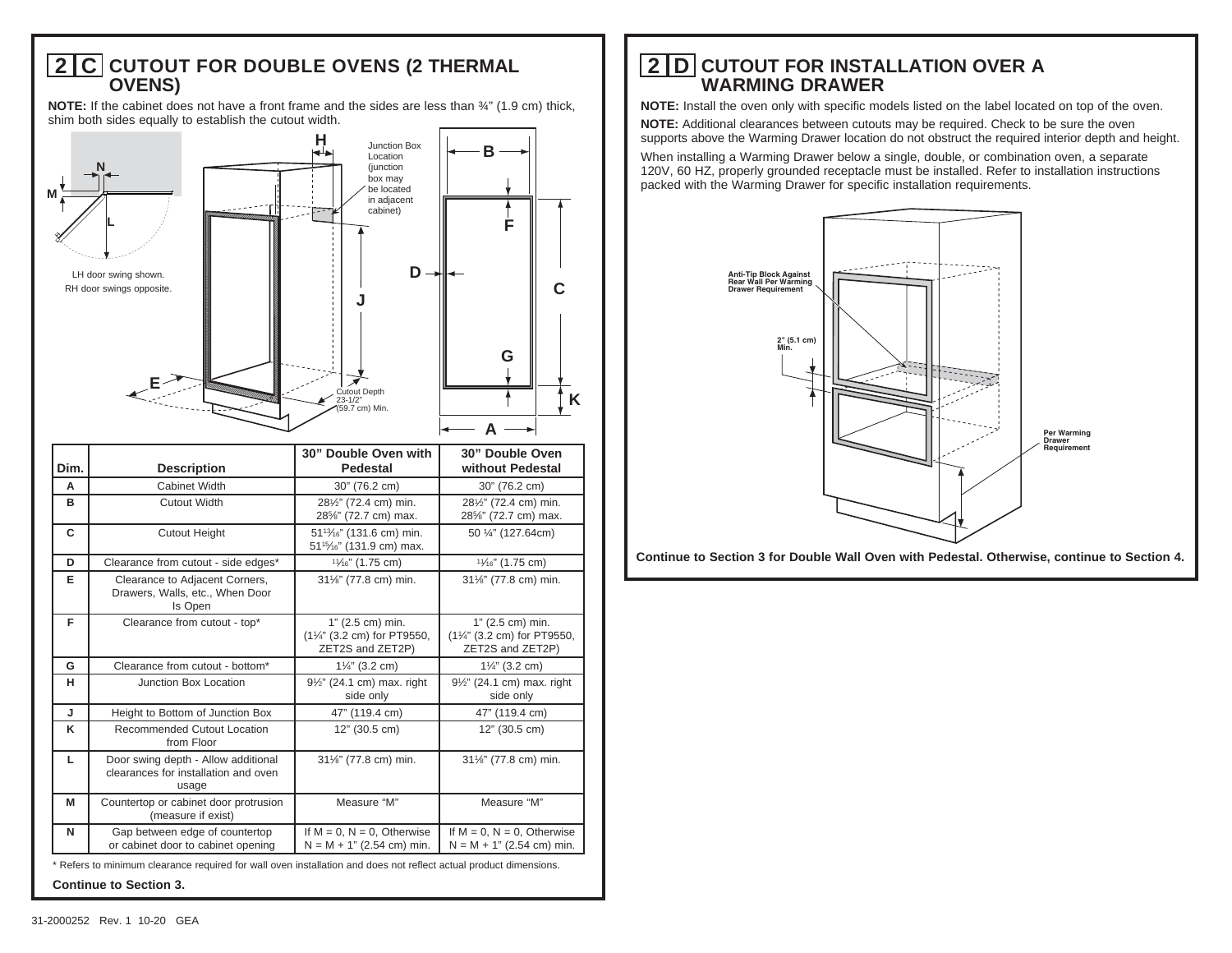#### **3 A DETERMINING WHEN TO USE THE PEDESTAL (30" DOUBLE OVENS ONLY)**

#### **WHEN TO USE THE PEDESTAL**

When replacing an older GE Appliances 30" double wall oven with a new GE Appliances model. Cutout height = 51-13/16" to 51-15/16". This is our traditional cutout height.

#### **WHEN NOT TO USE THE PEDESTAL**

When replacing a 30" double wall oven from another manufacturer (ie. Whirlpool) with a new GE Appliances 30" double wall oven. Cutout height = 50-1/4". You will need to verify that the existing cutout matches the 50-1/4" dimension.

If the new GE Appliances 30" double wall oven is being installed into new construction (ie. not a replacement), then the recommended installation is to use the Pedestal.

## **3 B PEDESTAL RAIL INSTALLATION (30" DOUBLE OVENS ONLY)**

- **A.** Position the pedestal rails with the top cutout toward the front of the opening and the flanges on the bottom, pointing toward the center. Locate each rail on the floor or cabinet runner, slightly inward from the side of the cabinet. Make sure the front of each rail is not protruding beyond the front of the cabinet opening.
- **B.** Drill pilot holes and attach rails to runner or bottom of cabinet with provided hardware.

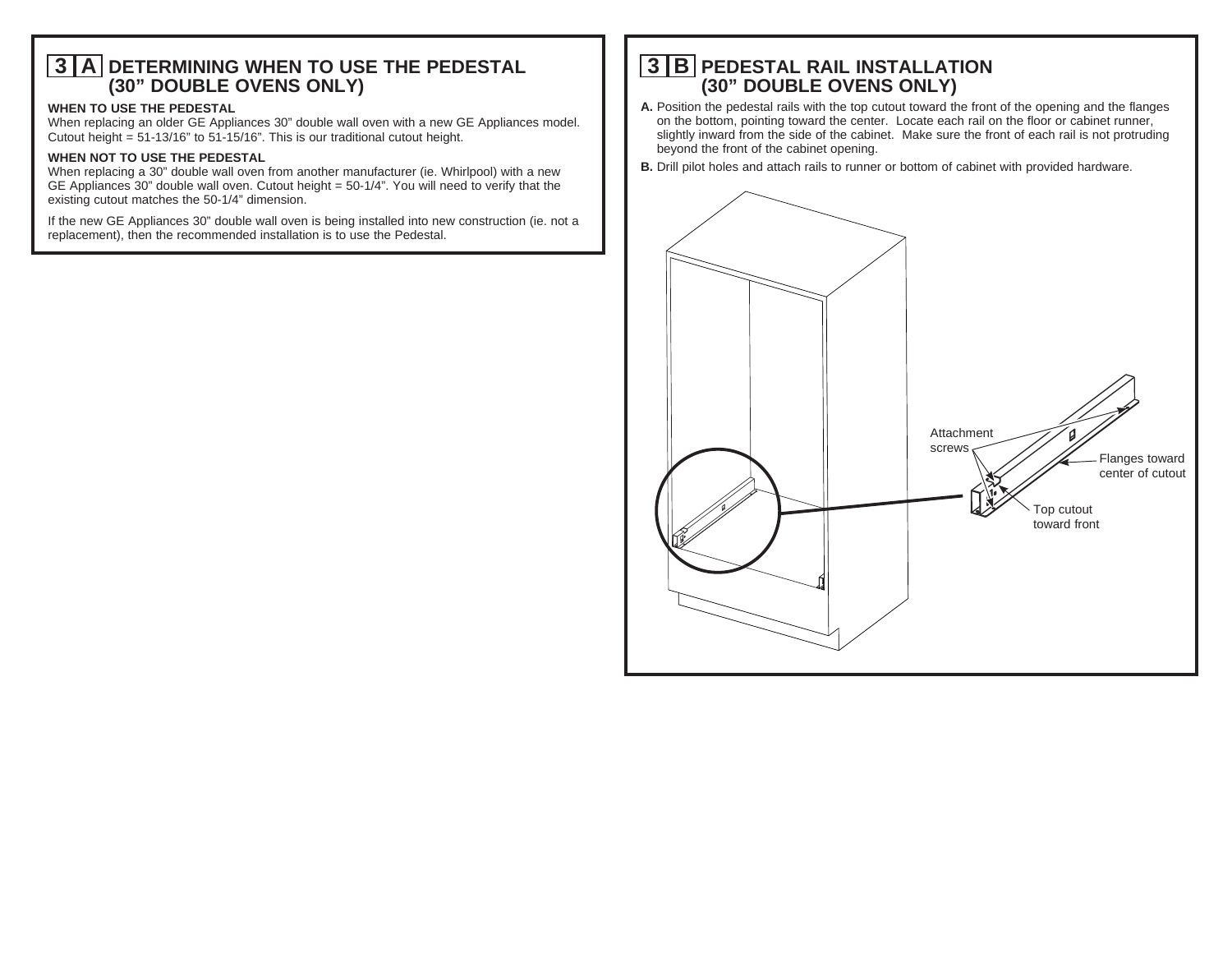

Check with your local utilities for electrical codes which apply in your area. Failure to wire your oven according to governing codes could result in a hazardous condition. If there are no local codes, your oven must be wired and fused to meet the National Electrical Code, NFPA No. 70 – latest edition, available from the National Fire Protection Association.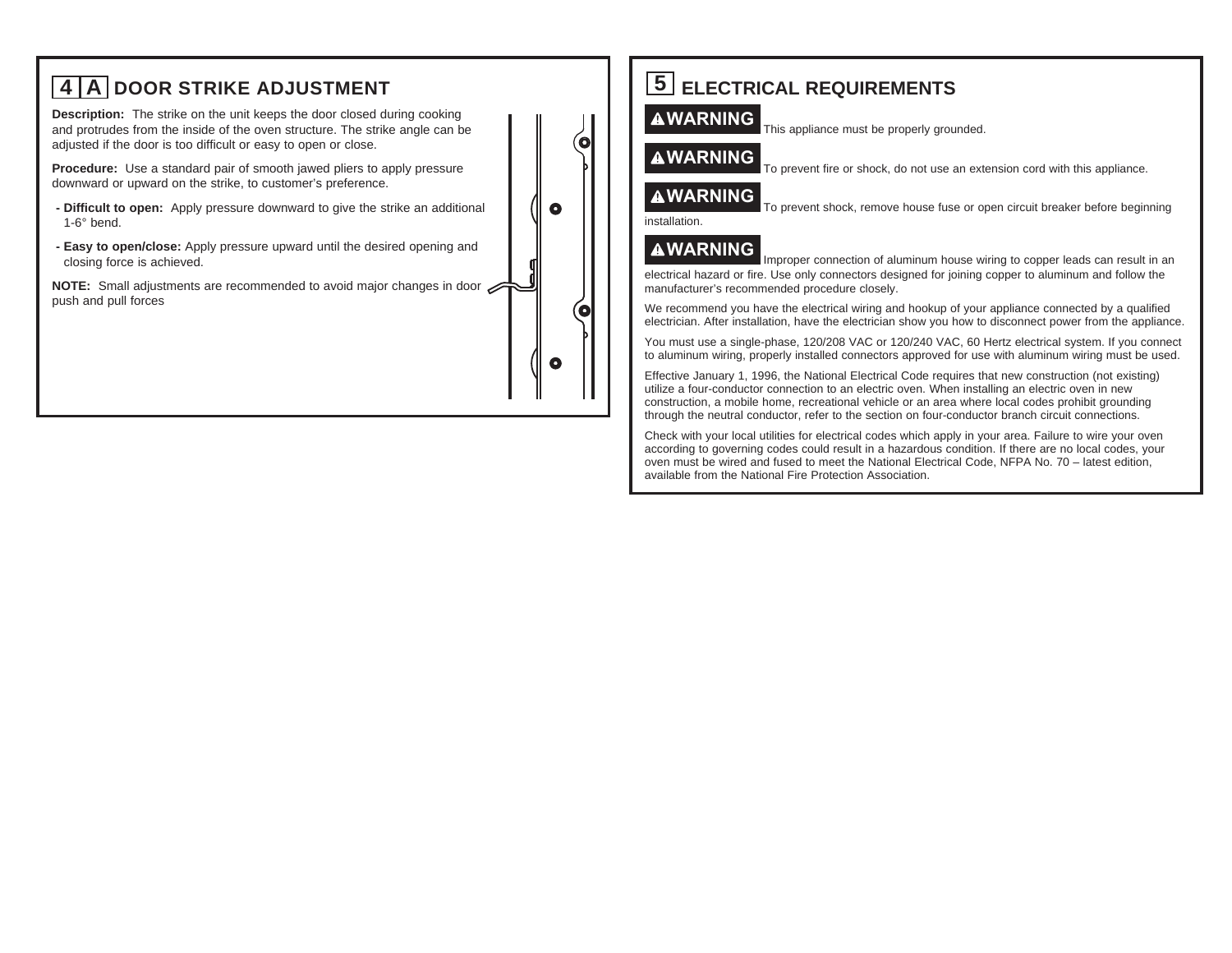# **5 ELECTRICAL REQUIREMENTS (CONT.)**

This appliance must be supplied with the proper voltage and frequency and connected to an individual, properly grounded branch circuit, protected by a circuit breaker or fuse. See the rating plate located on the oven frame to determine the rating of the product.



Rating plate is located on the oven side trim.

Use the chart below to determine the minimum recommended dedicated circuit protection:

| <b>KW Rating</b><br><b>240V</b> | <b>KW Rating</b><br><b>208V</b> | Recommended<br><b>Circuit Size</b><br>(Dedicated) |
|---------------------------------|---------------------------------|---------------------------------------------------|
| ≤4.8 KW                         | $\leq$ 4.1 KW                   | 20 Amp                                            |
| 4.9 KW-7.2 KW                   | 4.2 KW-6.2 KW                   | 30 Amp                                            |
| 7.3 KW-9.6 KW                   | 6.3 KW-8.3 KW                   | 40 Amp                                            |
| 9.7 KW-12.0 KW                  | 8.4 KW-10.4 KW                  | 50 Amp                                            |

DO NOT shorten the flexible conduit. The conduit strain relief clamp must be securely attached to the junction box and the flexible conduit must be securely attached to the clamp. If the flexible conduit will not fit within the clamp, do not install the oven until a clamp of the proper size is obtained.

The 3 power leads supplied with this appliance are suitable for connection to heavier gauge household wiring. The insulation of these 3 leads is rated for temperatures much higher than the temperature rating of the household wiring. The current-carrying capacity of the conductor is governed by the wire gauge and the temperature rating of the insulation around the wire.

# **6** MAKE ELECTRICAL CONNECTIONS

**AWARNING** Switch power off at the service panel and lock the service disconnecting means to prevent power from being switched on accidentally. When the service disconnecting means cannot be locked, securely fasten a prominent warning device, such as a tag, to the service panel.

Place oven on table or platform even with the cutout opening. For a single oven, the platform must support 220 lbs. (99 kg); for a double or combination oven, the platform must support 400 lbs. (181 kg). Connect the flexible conduit to the electrical junction box as shown below\*. Position the conduit in such a manner that it will lie behind the unit in a natural loop when the oven is installed\*\*. You will need to purchase an appropriate strain relief clamp to complete the connection of the conduit to the junction box.



\* Ovens come equipped with a 40" or 54" long conduit. If a longer conduit is desired, there may be one available for your model. To check availability or order parts, call GE Appliances at 1.800.GE.CARES.

\*\* Combination Oven with upper microwave oven - it is recommended to install the conduit through the side of the junction box as shown in the illustration above.

#### **7 THREE-CONDUCTOR BRANCH CIRCUIT CONNECTION**

**NOTE:** If residence leads are aluminum conductors, see **WARNING** in Section 5, Electrical Requirements. When connecting to a three-conductor branch circuit, if local codes permit:

- **A.** Connect the oven ground conductor along with the neutral (white) lead to the branch circuit neutral (white or gray in color), using a wire nut.
- **B.** Connect the oven red lead to the branch circuit red lead and the oven black lead to the branch circuit black lead in accordance with local codes, using wire nuts.
- **C.** Install proper strain relief clamp.
- **D.** Install junction box cover.

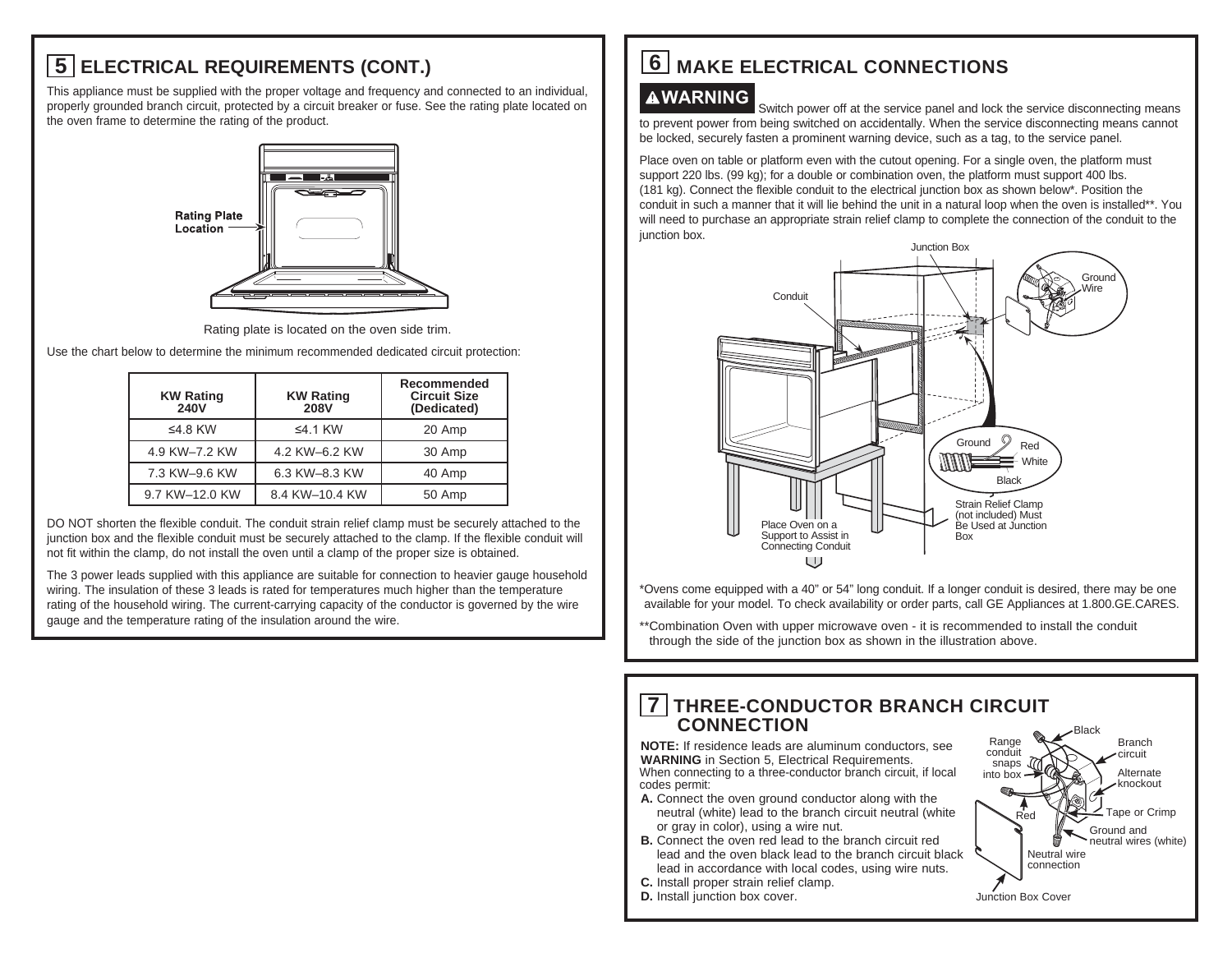## **8 FOUR-CONDUCTOR BRANCH CIRCUIT CONNECTION**

**NOTE:** If residence leads are aluminum conductors, see WARNING in Section 5, Electrical Requirements.

When connecting to a four-conductor branch circuit, if local codes permit:

- **A.** Free the neutral (white) lead from being restrained to any other wires. If necessary, cut the neutral (white) lead and then re-strip it to expose the proper length of conductor.
- **B.** Attach the appliance grounding lead (green or bare copper) in accordance with local codes.
- **C.** Connect the oven neutral (white) lead to the branch circuit neutral (white or gray) in accordance with local codes, using a wire nut.
- **D.** Connect the oven red lead to the branch circuit red lead and the oven black lead to the branch circuit black lead in accordance with local codes, using wire nuts. Junction Box Cover
- **E.** Install proper strain relief clamp.
- **F.** Install junction box cover.

# **9 SLIDE OVEN INTO OPENING**

- **A.** Loop **(do not tie)** a 36" (91 cm) string around the conduit before the oven is slid into place. This will keep the conduit from falling behind the oven.
- **B.** Lift oven into cabinet cutout using the oven opening as a grip. Carefully push against oven front frame. Do not push against outside edges.
- **C.** As you slide the oven back, pull the string so that the conduit will lie on top of the oven in a natural loop. For a combination oven, pull the conduit so that it sits above the lower oven on the left side (as viewed from the front).
- **D.** When you are sure the conduit is out of the way, slide the oven ¾ way back into the opening. Remove the string by pulling on one end of the loop.



## **10 INSTALL MOUNTING SCREWS (THERMAL OVENS)**

White

Black

Branch circuit Ground wires Alternate knockout

Red

Range conduit snaps into box

**WARNING** Mounting screws must be used. Failure to do so could result in the oven falling out of the cabinet, causing serious injury. **NOTE:** During oven mounting step, ensure that no damage is done to oven gasket which lines the edge of oven cavity.

**NOTE:** Before drilling the pilot holes, make sure the oven is pushed as far back into the opening as it will go and is centered.

**NOTE:** If the cabinet is particle board, you must use #8 x ¾" particle board screws. These may be purchased at any hardware store.

- **A.** Drill through the mounting holes (top and bottom) of the side trim for the #8 mounting screws provided.
- **B.** Secure the oven cabinet with the screws



**Some models have custom handles. Please follow the instructions with the handles for proper installation.**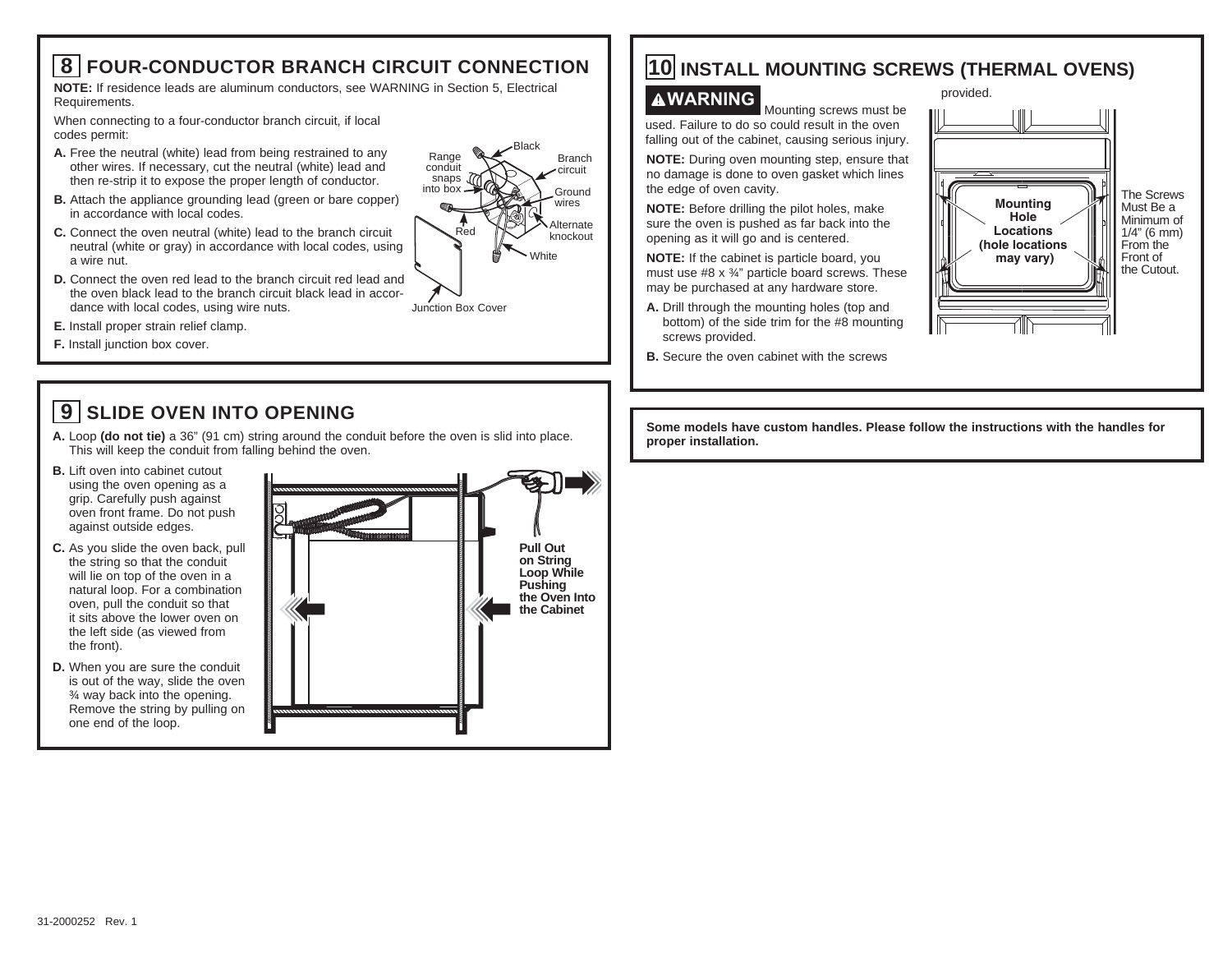#### **11A BOTTOM TRIM INSTALLATION - NON-PEDESTAL, SWO AND DWO**

With oven installed, attach the support bracket to its mounting holes in front vertical brace using two trim screws provided. Support bracket lip must be placed under flange of bottom air duct.



**IMPORTANT:** If this unit is ever removed from the cabinet or the oven is ever pulled out for service, the bottom trim must be removed first or damage to the trim will occur.

**Single and Double Wall Oven Installations without a Pedestal**

#### **Assembling Support Bracket to Unit After Oven is Installed in Cabinet.**

- 1. Align support bracket hole to the hole on vertical brace.
- 2. Make sure the tab on the support bracket is tucked under the bottom air duct.
- 3. Assemble the support bracket to the vertical brace left and right side with the two screws.



#### **Assembling Bottom Trim to the Support Bracket**

- 4. Make sure the bottom trim is setting on top of the support bracket across the entire width of the part and is not tucked underneath
- 5. Assemble the bottom trim to the support bracket left and right side with two screws on left and right.



# **11B BOTTOM TRIM INSTALLATION - DWO**

With oven installed, attach the bottom trim through its mounting holes in front vertical brace using two trim screws provided. Bottom trim lip must be placed under flange of bottom air duct.



**Double Wall Oven Installations with a Pedestal**

**IMPORTANT:** If this unit is ever removed from the cabinet or the oven is ever pulled out for service, the bottom trim must be removed first or damage to the trim will occur.

# **12 FINAL INSTALLATION CHECKLIST**

- Check to make sure the circuit breaker is closed (RESET) or the circuit fuses are replaced.
- Be sure power is in service to the building.
- Check that all packing material and tape have been removed. Failure to remove these materials could result in damage to the appliance once the appliance has been turned on and surfaces have heated.
- Remove all items from inside the oven.
- Check to be sure that the mounting screws are installed and flush with the side trim (see Section 10).
- Check that the bottom trim is installed properly (see Section 11).
- Ensure that air duct opening at bottom of unit is free of obstructions.
- Check that oven racks function smoothly.
- If applicable install handles following handle installation instructions and check that both ends are secured.

## **OPERATION CHECKLIST**

- Turn on the power to the oven (refer to your Owner's Manual). Verify that the bake and broil units and all cooking functions operate properly.
- See your Owner's Manual for the troubleshooting list.
- Be sure all of the oven controls are OFF before leaving the oven.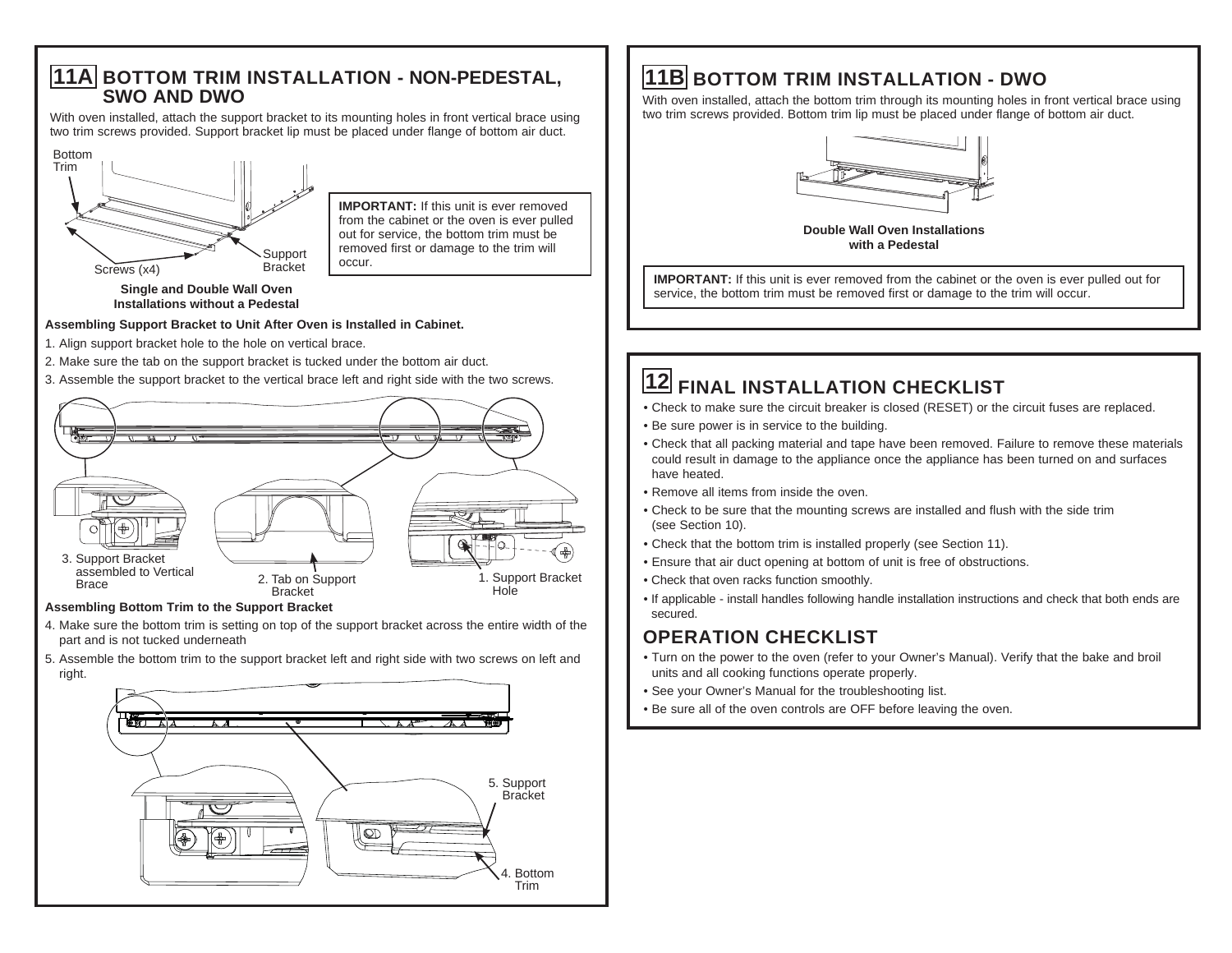# **Instrucciones de Instalación Hornos Eléctricos de Pared Empotrables con Apertura de Puerta Lateral de 30" (mostrado del Lado Izquierdo, Lado Derecho opuesto)**

#### **ANTES DE COMENZAR**

Lea estas instrucciones por completo y con detenimiento.

- **IMPORTANTE** Guarde estas instrucciones para el uso de inspectores locales.
- **IMPORTANTE** Cumpla con todos los códigos y ordenanzas vigentes.
- • **Nota al instalador** Asegúrese de dejar estas instrucciones con el Consumidor.
- **Nota al consumidor** Conserve estas instrucciones para referencia futura.
- **Nivel de destreza** La instalación de este aparato requiere un instalador o electricista calificados.
- El instalador tiene la responsabilidad de efectuar una instalación adecuada. • La garantía no cubre las fallas del producto
- provocadas por una instalación incorrecta.
- Este producto sólo se debe usar en áreas interiores.

**ATENCIÓN INSTALADOR:** Todos los hornos de pared eléctricos deben contar con cableado de conexión permanente (cableado directo) dentro de una caja de conexiones aprobada. En estos productos NO se permite la conexión del tipo "enchufe y receptáculo".

## **1 QUITE LOS MATERIALES DE EMPAQUE**

No quitar los materiales de empaque puede provocar daños al electrodoméstico. Quite todas las partes de empaque del horno, bandejas y elementos de calentamiento. Quite la película protectora y las etiquetas de la puerta exterior y panel de control. También, quite los elementos plásticos de los rebordes y panel, toda la cinta que cubre el horno y los tornillos de envío que fijan el horno a la almohadilla base. Abra la puerta del horno y quite el material informativo y las bandejas del horno. Quite el reborde inferior de la parte superior del horno. Se colocará al final del proceso de instalación. El reborde se encuentra envuelto en forma separada y adherido en la parte superior de la unidad. Retire los rieles del pedestal de la caja que está aparte y déjelos a un costado (Hornos con Pared Doble de 30° Únicamente).

### **INFORMACIÓN DE DISE**

#### **INSTALACIONES DE HORNO ÚNICO**

El horno único puede instalarse solo en un gabinete o sobre un cajón calentador. El horno único también puede ser instalado uno al lado del otro, debajo de una mesada, o debajo de superficies de cocción específicas. Vea la etiqueta de la parte superior del horno para consultar los modelos aprobados.

#### **INSTALACIONES DE HORNOS DOBLES**

Un horno doble puede ser instalado en un gabinete solo o sobre un cajón para calentar. Vea la etiqueta de la parte superior del horno para consultar los modelos aprobados.

**IMPORTANTE:** Siempre consulte las instrucciones de instalaciones individuales enviadas con cada producto para requerimientos específicos.

#### **PARA SU SEGURIDAD:**

**ADVERTENCIA** Antes de comenzar la instalación, desconecte la energía del panel de servicio y bloquee los medios de desconexión para evitar el accionamiento de la energía de manera accidental. Cuando los medios de desconexión de servicio no pueden bloquearse, coloque sobre el panel de servicio un dispositivo de advertencia bien visible, como una etiqueta.

El horno debe instalarse bien en un gabinete que se encuentre firmemente sujeto a la estructura de la casa. Si se coloca peso sobre la puerta del horno, éste puede volcarse y provocar lesiones. Nunca permita que nadie se suba, siente, pare o cuelgue de la puerta del horno.

Verifique que el revestimiento de las paredes, mostradores y gabinetes ubicados alrededor del horno puedan soportar el calor (hasta 200°F [93,3°C]) generado por el horno.

#### **MATERIALES QUE PUEDE NECESITAR**

#### **HERRAMIENTAS NECESARIAS**

#### Caja de conexiones

Tapones de alambre

Abrazadera de alivio de tensión para conducto de 1/2"

36" (91 cm) de Cuerda

Broca de perforadora de 1/8" y perforadora eléctrica o de mano Destornillador de T20

Destornillador de estrella

Alicates pelacables

# **2 PREPARE LA ABERTURA**

**NOTA:** Si el gabinete no cuenta con un fondo sólido, deben instalarse dos abrazaderas o guías para soportar el peso del horno. Para hornos únicos, las guías o abrazaderas deben soportar 220 lbs (99 kgs). Para hornos dobles, las guías o abrazaderas deben soportar 400 lbs (181 kgs).

**NOTA:** Si marcas, imperfecciones o la abertura resultaran visibles sobre el horno instalado, es posible que sea necesario agregar cuñas de madera debajo de las correderas hasta que las marcas o aperturas estén cubiertas.

**NOTA:** Si el gabinete no cuenta con un armazón frontal y los lados son menores a un grosor de ¾" (1,9 cm), coloque cuñas uniformemente sobre ambos lados para establecer al ancho de la abertura.



Abrazaderas adecuadas para sostener las guías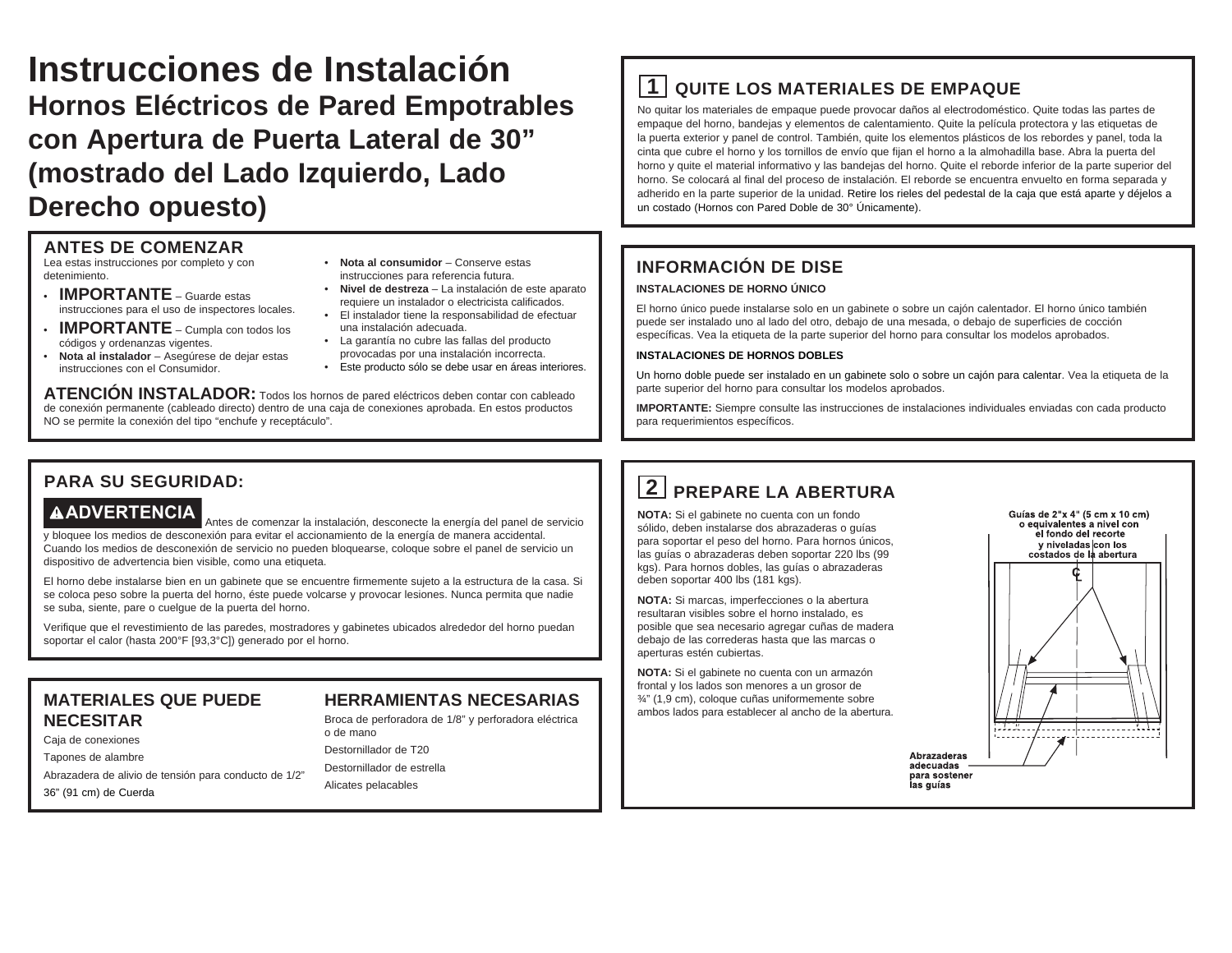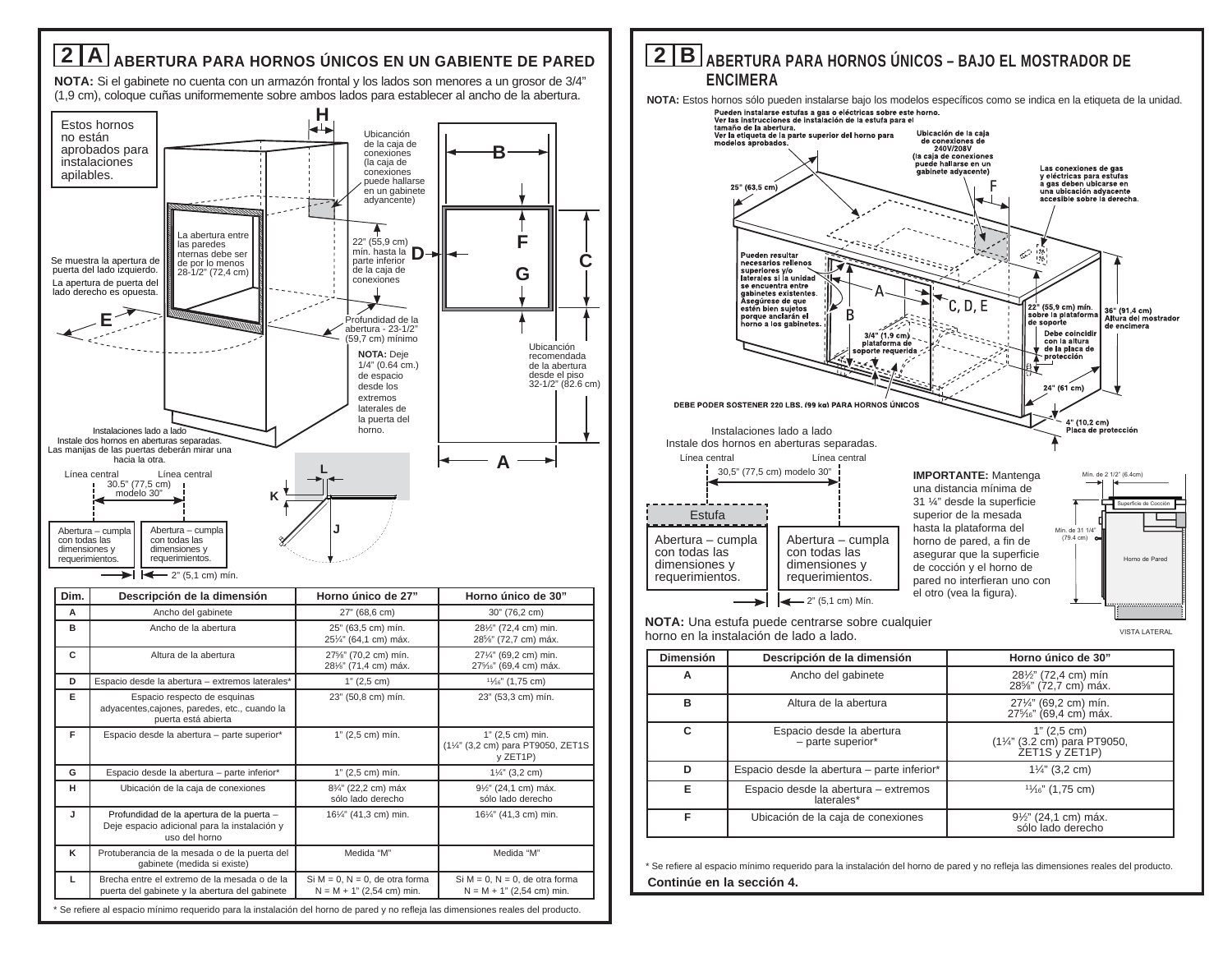## **2 C ABERTURA PARA HORNOS DOBLES (2 HORNOS TÉRMICOS)**

**NOTA:** Si el gabinete no cuenta con un armazón frontal y los lados son menores a un grosor de 3/4" (1,9 cm), coloque cuñas uniformemente sobre ambos lados para establecer al ancho de la abertura.



| Dim.                      | Descripción                                                                                                                     | Horno doble de 30"<br>con pedestal                                                                       | Horno doble de 30"<br>sin pedestal                                  |  |
|---------------------------|---------------------------------------------------------------------------------------------------------------------------------|----------------------------------------------------------------------------------------------------------|---------------------------------------------------------------------|--|
| A                         | Ancho del gabinete                                                                                                              | 30" (76,2 cm)                                                                                            | 30" (76,2 cm)                                                       |  |
| в                         | Ancho de la abertura                                                                                                            | 281/2" (72,4 cm) min.<br>28%" (72,7 cm) max.                                                             | 281/2" (72,4 cm) min.<br>28%" (72.7 cm) max.                        |  |
| C                         | Altura de la abertura                                                                                                           | 51 <sup>13</sup> / <sub>16</sub> " (131,6 cm) min.<br>51 <sup>15</sup> / <sub>16</sub> " (131,9 cm) max. | 50 1/4" (127,64cm)                                                  |  |
| D                         | Espacio desde la abertura - extremos<br>laterales*                                                                              | 11/ <sub>16</sub> " (1,75 cm)                                                                            | $1\frac{1}{6}$ " (1,75 cm)                                          |  |
| Е                         | Espacio respecto de esquinas adyacentes,<br>cajones paredes, etc., cuando la puerta está<br>abierta                             | 311/6" (77,8 cm) min.                                                                                    | 31%" (77,8 cm) min.                                                 |  |
| F                         | Espacio desde la abertura - parte superior*                                                                                     | 1" (2,5 cm) min.<br>(11/4" (3.2 cm) para PT9550,<br>ZET2S y ZET2P)                                       | 1" (2,5 cm) min.<br>(11/4" (3.2 cm) para PT9550,<br>ZET2S y ZET2P)  |  |
| G                         | Espacio desde la abertura - parte inferior*                                                                                     | $1\frac{1}{4}$ " (3,2 cm)                                                                                | $1\frac{1}{4}$ " (3,2 cm)                                           |  |
| н                         | Ubicación de la caja de conexiones                                                                                              | 91/2" (24,1 cm) max. sólo lado<br>derecho                                                                | 91/2" (24,1 cm) max. sólo lado<br>derecho                           |  |
| J                         | Altura hasta la parte inferior de la caja de<br>conexiones                                                                      | 47" (119,4 cm)                                                                                           | 47" (119,4 cm)                                                      |  |
| ĸ                         | Ubicación recomendada de la abertura desde<br>el piso                                                                           | 12" (30,5 cm)                                                                                            | 12" (30,5 cm)                                                       |  |
| L                         | Profundidad de la apertura de la puerta -<br>Deje espacio adicional para la instalación y<br>uso del horno                      | 311/6" (77,8 cm) min.                                                                                    | 31%" (77,8 cm) min.                                                 |  |
| M                         | Protuberancia de la mesada o de la puerta<br>del gabinete (medida si existe)                                                    | Medida "M"                                                                                               | Medida "M"                                                          |  |
| N                         | Brecha entre el extremo de la mesada o de la<br>puerta del gabinete y la abertura del gabinete                                  | Si $M = 0$ , $N = 0$ , de otra forma<br>$N = M + 1" (2,54 cm)$ min.                                      | Si $M = 0$ , $N = 0$ , de otra forma<br>$N = M + 1" (2,54 cm)$ min. |  |
|                           | Se refiere al espacio mínimo requerido para la instalación del horno de pared y no refleja las dimensiones reales del producto. |                                                                                                          |                                                                     |  |
| Continúe en la sección 3. |                                                                                                                                 |                                                                                                          |                                                                     |  |

## **2 D ABERTURA PARA INSTALACIÓN SOBRE UN CAJÓN CALENTADOR**

**NOTA:** Instale el horno sólo con los modelos específicos listados en la etiqueta ubicada en la parte superior del horno.

**NOTA:** Pueden necesitarse espacios adicionales entre las aberturas. Verifique que los soportes del horno sobre la ubicación de cajón calentador no obstruyan la profundidad y altura interiores requeridas.

Cuando instale un cajón calentador debajo de un horno único o doble, debe instalarse un tomacorriente separado de 120V, 60 HZ con adecuada conexión a tierra. Consulte las instrucciones de instalación enviadas con el cajón calentador para requisitos específicos de instalación.



**Continúe a la Sección 3 para conocer detalles del DWO con Pedestal. De otra forma, continúe a la Sección 4.**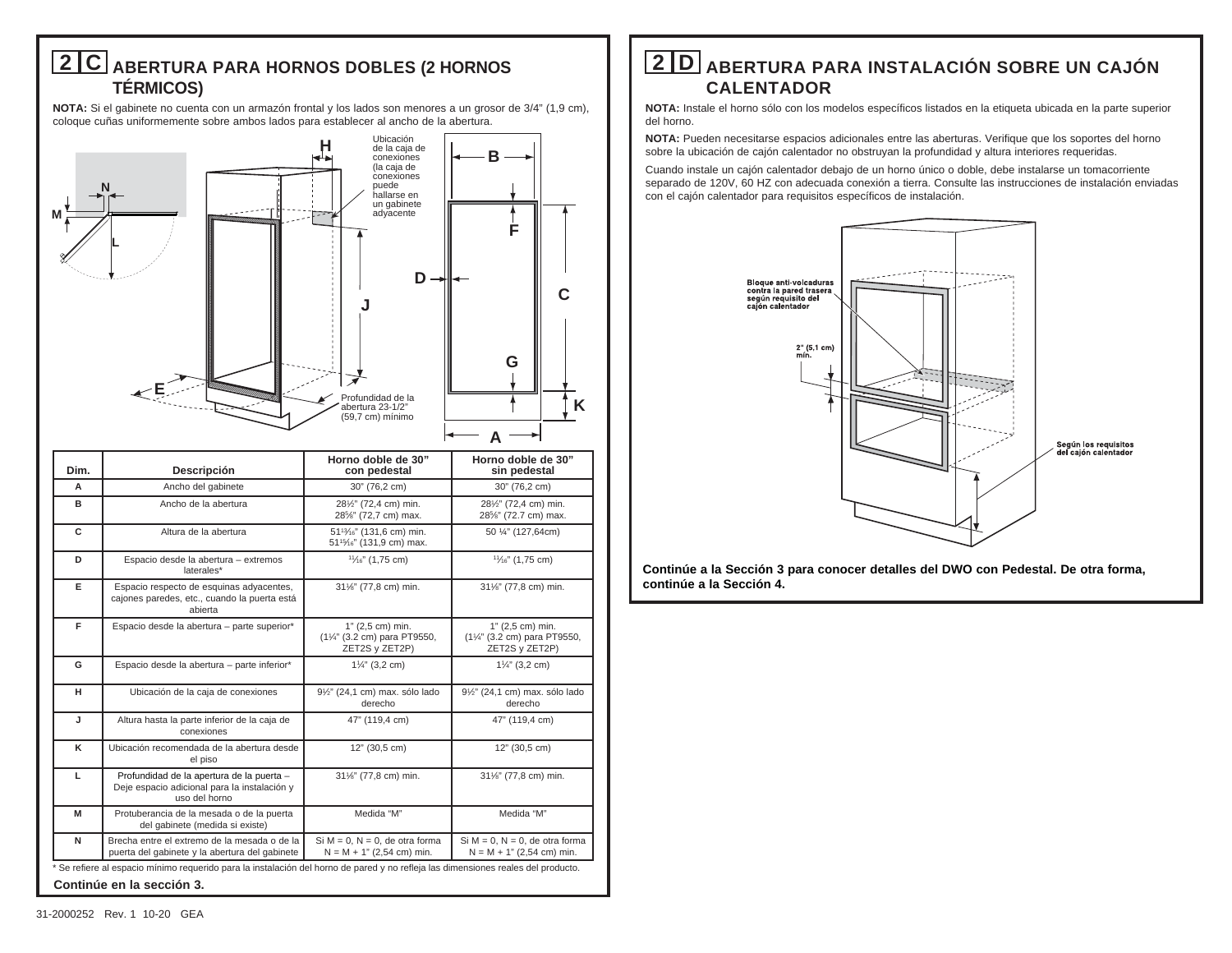## **3 A DETERMINACIÓN SOBRE CUÁNDO USAR EL PEDESTAL (HORNOS DOBLES DE 30" ÚNICAMENTE)**

#### **Cuándo usar el Pedestal**

Al reemplazar un antiguo horno de pared doble de 30" de GE Appliances por un modelo nuevo de GE Appliances. Altura de la abertura = 51 13/16" a 51 15/16". Ésta es la altura de la abertura tradicional.

#### **Cuándo NO usar el Pedestal**

Al reemplazar un horno de pared doble de 30" de otro fabricante (tal como Whirlpool) por un nuevo horno de pared doble de 30" de GE Appliances. Altura de la abertura = 50 1/4". Usted deberá verificar que la abertura existente coincida con la dimensión de 50 ¼".

Si el nuevo horno de pared doble de 30" de GE Appliances está siendo instalado en una edificación nueva (es decir, no como un reemplazo), entonces se recomienda que en la instalación se use el pedestal.

## **3 B INSTALACIÓN DEL RIEL CON PEDESTAL (30" HORNOS DOBLES ÚNICAMENTE)**

- **A.** Posicione los rieles del pedestal con la abertura superior hacia el frente de la abertura y las lengüetas de la parte inferior apuntando hacia el centro. Ubique cada riel sobre el piso o la corredera del gabinete, levemente hacia dentro desde el costado del gabinete. Asegúrese de que el frente de cada riel no sobresalga más allá del frente de la abertura del gabinete.
- **B.** Realice agujeros de prueba y adjunte los rieles a la rodadura o a la parte inferior del gabinete con el equipo provisto.

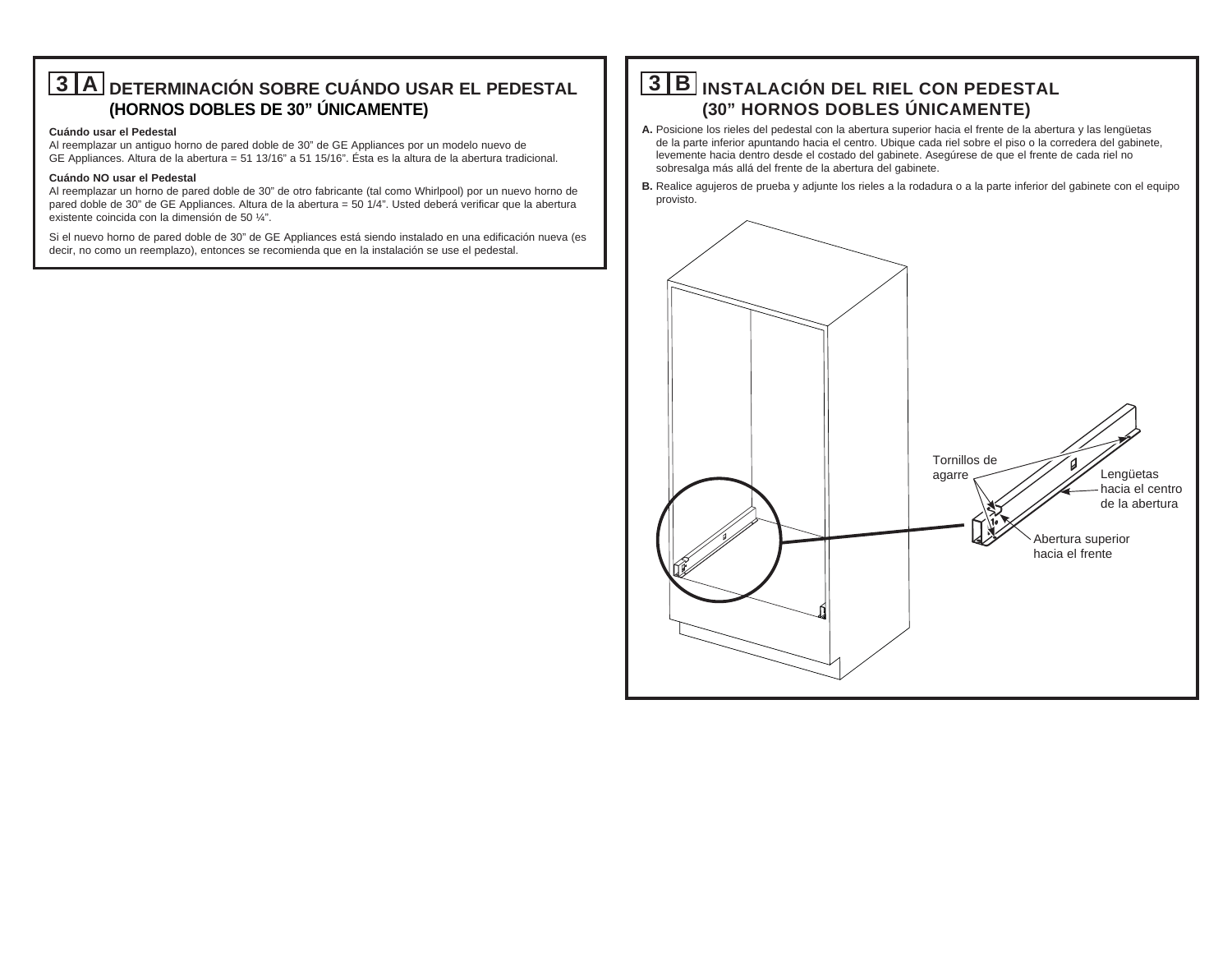

# **5 REQUISITOS ELÉCTRICOS**

#### **ADVERTENCIA**

Este aparato debe contar con una adecuada conexión a tierra.

Para prevenir un incendio o descarga eléctrica, no utilice un cable de extensión con

#### **ADVERTENCIA**

 Para prevenir una descarga eléctrica, quite el fusible o abra el interruptor de circuitos antes de comenzar la instalación.

#### **ADVERTENCIA**

 Una conexión inadecuada de cableado doméstico de aluminio con cables de cobre puede generar un peligro eléctrico o un incendio. Sólo use conectores diseñados para unir cobre con aluminio y siga al pie de la letra el procedimiento recomendado del fabricante.

Recomendamos que un electricista calificado conecte el cableado eléctrico de su aparato. Después de la instalación, solicite al electricista que le indique cómo desconectar la energía del aparato.

Usted debe usar un sistema eléctrico de fase única de 120/208 VAC o 120/240 VAC de 60 hercios. Si tiene una conexión con cableado de aluminio, deben utilizarse conectores adecuadamente instalados para utilizar con cableado de aluminio.

Vigente desde el 1 de enero de 1996, el Código Eléctrico Nacional requiere que las nuevas construcciones (no existentes) utilicen una conexión de cuatro conductores a un horno eléctrico. Cuando instale un horno eléctrico en una construcción nueva, una casa rodante, un vehículo recreativo o un área donde los códigos locales prohíben la conexión a tierra a través de un conductor neutral, consulte la sección sobre conexiones en circuito derivado de cuatro conductores.

Consulte a las empresas de servicio público sobre los códigos eléctricos que se aplican en su área. No realizar el cableado de su horno de acuerdo con los códigos vigentes puede provocar una situación peligrosa. Si no existen códigos locales, el cableado y fusibles de su horno deben cumplir con el Código Eléctrico Nacional, NFPA Nº 70, última edición, disponible en National Fire Protection Association (Asociación Nacional de Protección contra Incendios).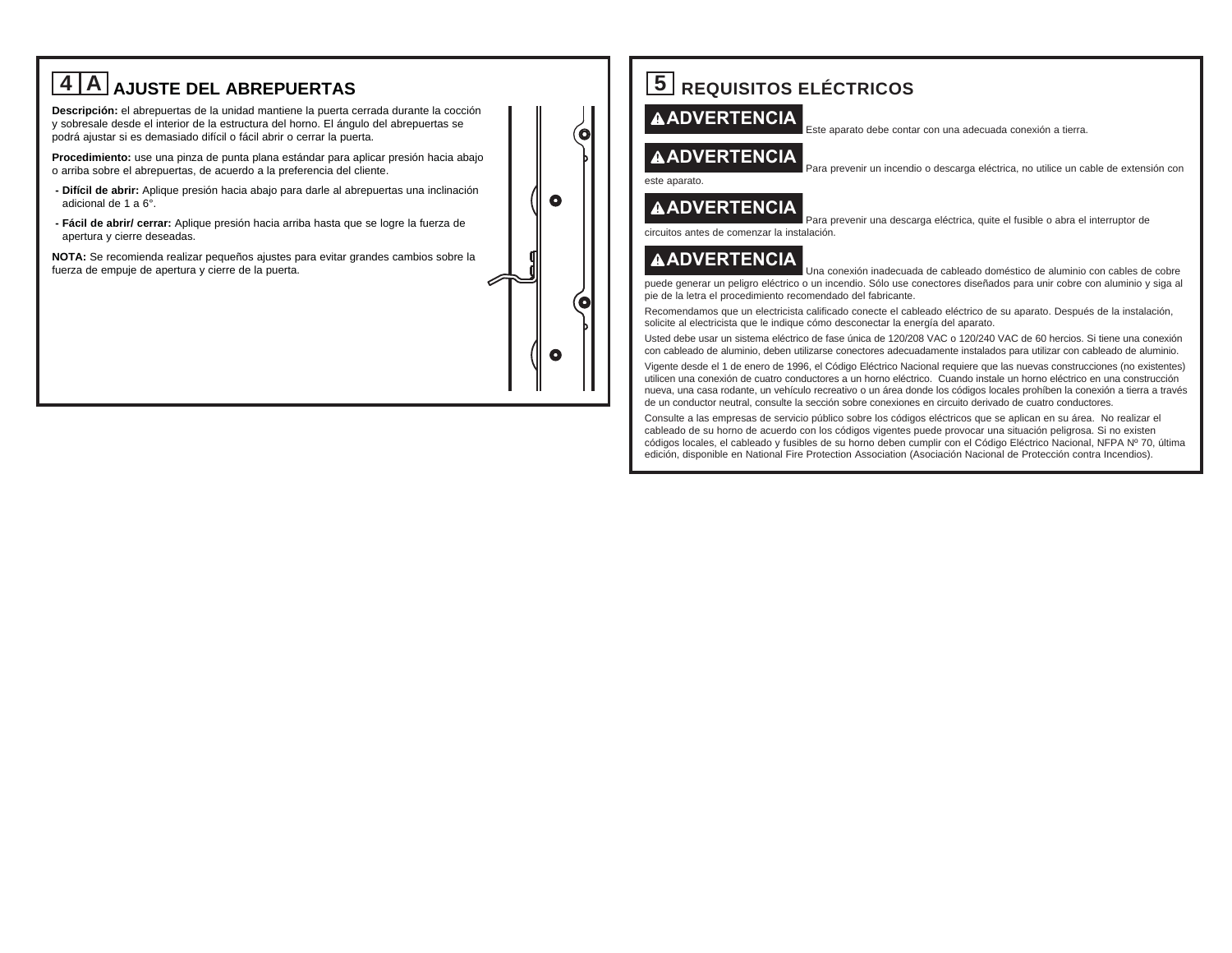# **5 REQUISITOS ELÉCTRICOS (CONT.)**

Este aparato debe recibir el voltaje y frecuencia adecuados, y debe conectarse a un circuito derivado individual con adecuada conexión a tierra, protegido por un interruptor de circuitos o fusible. Ver la placa de clasificación ubicada en el armazón del horno para determinar la clasificación del producto.



La placa de clasificación se encuentra en el reborde lateral del horno.

Utilice la tabla de abajo para determinar la protección de circuito dedicado mínima recomendada:

| Clasificación<br>de KW 240V | Clasificación<br>de KW 208V | Tamaño de circuito<br>recomendado<br>(dedicado) |
|-----------------------------|-----------------------------|-------------------------------------------------|
| ≤4.8 KW                     | $\leq$ 4.1 KW               | 20 Amp                                          |
| 4.9 KW-7.2 KW               | 4.2 KW-6.2 KW               | 30 Amp                                          |
| 7.3 KW-9.6 KW               | 6.3 KW-8.3 KW               | 40 Amp                                          |
| 9.7 KW-12.0 KW              | 8.4 KW-10.4 KW              | 50 Amp                                          |

NO acorte el conducto flexible. La abrazadera del alivio de tensión del conducto debe estar bien sujeta a la caja de conexiones y el conducto flexible debe estar bien sujeto a la abrazadera. Si el conducto flexible no entra dentro de la abrazadera, no instale el horno hasta obtener una abrazadera del tamaño adecuado.

Los 3 cables de energía suministrados con este aparato son adecuados para conexiones con cableados domésticos de calibre mayores. La aislación de estos 3 cables está clasificada a temperaturas mucho más elevadas que la clasificación del cableado doméstico. La capacidad de transmitir corriente del conductor está determinada por el calibre del cable y la clasificación de temperatura de la aislación alrededor del cable.

# **6 REALICE LAS CONEXIONES ELÉCTRICAS**

#### **ADVERTENCIA**

 Desconecte la energía del panel de servicio y bloquee los medios de desconexión para evitar el accionamiento de la energía de manera accidental. Cuando los medios de desconexión de servicio no pueden bloquearse, coloque sobre el panel de servicio un dispositivo de advertencia bien visible, como una etiqueta.

Coloque el horno sobre una mesa o plataforma en forma nivelada con la abertura. Para un horno único, la plataforma debe soportar 220 lbs. (99 kg); para un horno doble o combinado, la plataforma debe soportar 400 lbs. (181 kg). Conecte el conducto flexible a la caja de conexiones eléctrica como se indica abajo\*. Posicione el conducto de modo tal que se apoye detrás de la unidad en un círculo natural cuando el horno sea instalado.\*\* Tendrá que comprar una abrazadera para alivio de tensión apropiada para completar la conexión del conducto a la caja de conexiones.



\* Los hornos vienen equipados con un conducto de 40" o 54" de longitud. Si desea un conducto más largo, puede haber uno disponible para su modelo. Para verificar la disponibilidad o solicitar piezas, llame a GE Appliances al 800.GE.CARES.

\* \* Horno Combinado con horno microondas superior – se recomienda instalar el conducto a través del costado de la caja de empalmes, como se muestra en la ilustración más arriba.

### **7 CONEXIÓN DE CIRCUITO DERIVADO DE TRES CONDUCTORES**

**NOTA:** Si los cables del hogar poseen conductores de aluminio, ver la ADVERTENCIA de la sección 5, Requisitos eléctricos.

Cuando conecte un circuito derivado de tres conductores, si lo permiten los códigos locales:

- **A.** Conecte el conductor de conexión a tierra junto con el cable neutro (blanco) al neutro del circuito de empalmes (de color blanco o gris), usando una tuerca para cables.
- **B.** Conecte el cable rojo del horno al cable rojo del circuito derivado y el cable negro del horno al cable negro del circuito derivado de acuerdo con los códigos locales, utilizando tapones de alambre.
- **C.** Instale una abrazadera adecuada de alivio de tensión.
- **D.** Instale la tapa de la caja de conexiones.

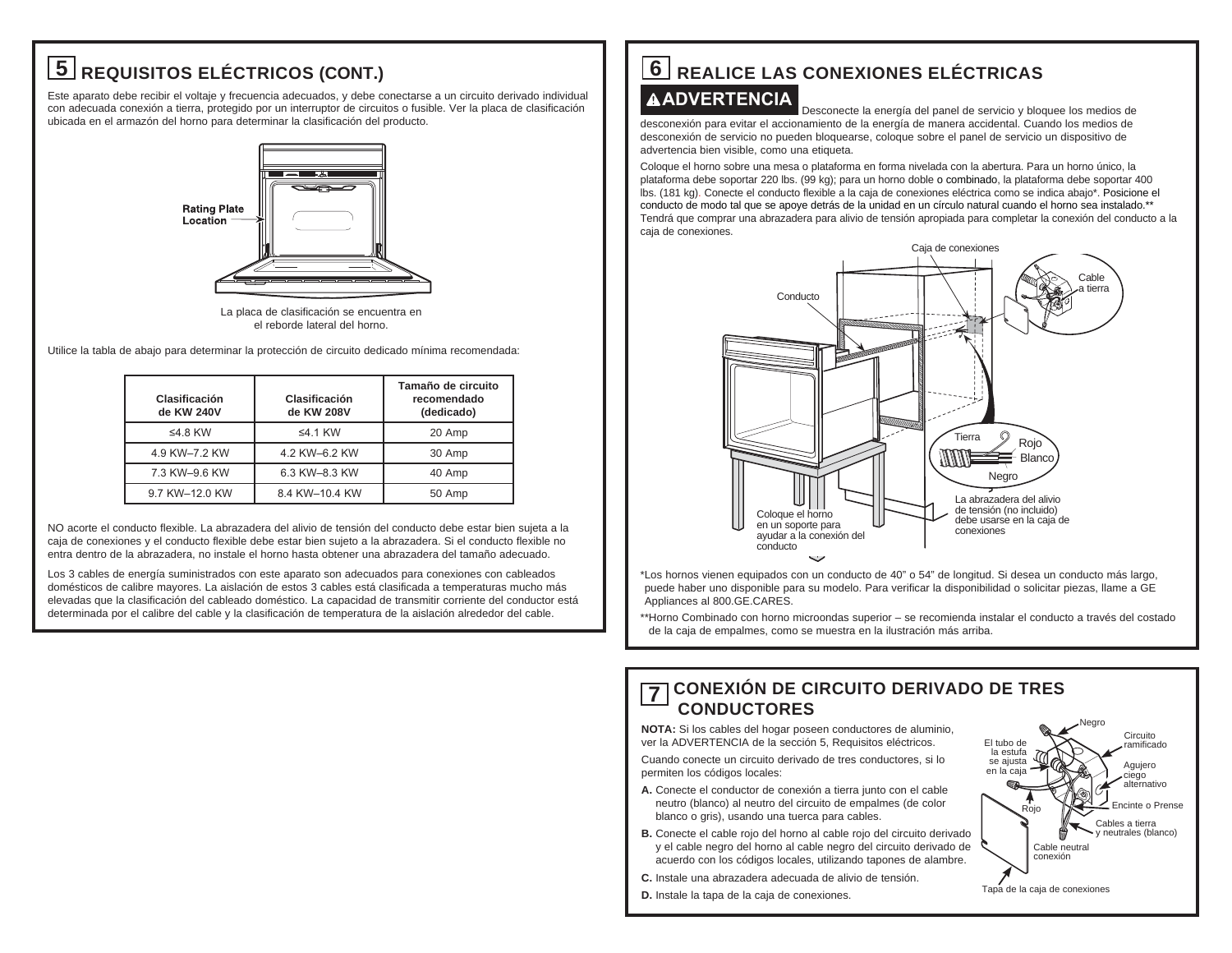## **8 CONEXIÓN DE CIRCUITO DERIVADO DE CUATRO CONDUCTORES**

**NOTA:** Si los cables domésticos son conductores de aluminio, ver la ADVERTENCIA de la sección 5, Requisitos eléctricos.

Cuando conecte un circuito derivado de cuatro conductores, si lo permiten los códigos locales:

- **A.** Evite que el conductor neutro (blanco) quede enredado con cualquier otro cable. De ser necesario, corte el conductor neutro (blanco) y luego vuelva a pelar el mismo, a fin de exponer la longitud adecuada del conductor.
- **B.** Conecte el cable a tierra del aparato (verde o cobre) de acuerdo con los códigos locales.
- **C.** Conecte el cable neutral (blanco) del horno con el neutral de circuito derivado (blanco o gris) de acuerdo con códigos locales, utilizando un tapón de alambre.
- **D.** Conecte el cable rojo del horno al cable rojo del circuito derivado y el cable negro del horno al cable negro del circuito derivado de acuerdo con los códigos locales, utilizando tapones de alambre.
- **E.** Instale una abrazadera adecuada de alivio de tensión.
- **F**. Instale la tapa de la caja de conexiones.

## **9 DESLICE EL HORNO DENTRO DE LA ABERTURA**

**A.** Enrosque **(no ate)** un hilo de 36" (91 cm) alrededor del conducto antes de deslizar el horno en su lugar. Esto no permitirá que el conducto caiga detrás del horno.

- **B.** Levante el horno dentro de la
- abertura del gabinete utilizando el horno abierto como agarre. Con cuidado empuje contra el armazón frontal del horno. No presione sobre los bordes externos.
- **C.** A medida que desliza el horno hacia atrás, jale del hilo para que el conducto quede sobre el horno con un lazo natural. Si se trata de un horno combinado, empuje el conducto de modo que se apoye sobre el horno inferior sobre el lado izquierdo (como se ve desde el frente).
- **D.** Cuando se asegure de que el conducto no esté en el camino, deslice el horno ¾ hacia atrás dentro de la abertura. Quite el hilo jalando de un extremo del lazo.



Tapa de la caja de conexiones

Rojo

El tubo de la estufa se aiusta en la caja

**Blanco** 

Negro

Circuito ramificado Cables a tierra Agujero ciego alternativo

## **10 INSTALE LOS TORNILLOS DE MONTAJE (HORNOS TÉRMICOS)**

#### **ADVERTENCIA**

Deben utilizarse tornillos de montaje. Si no lo hace, el horno puede caer del gabinete, lo que provocaría una lesión grave.

**NOTA:** Durante el montaje del horno, asegúrese de que no haya daños sobre la junta del horno, que aliña el extremo de la cavidad del horno

**NOTA:** Antes de perforar los orificios piloto, asegúrese de que el horno se encuentre en la posición final de la abertura y centrado.

**NOTA:** Si el gabinete es de placa de partículas, deben utilizarse tornillos #8 x ¾" para dicho material. Éstos pueden adquirirse en cualquier ferretería.

- **A.** Perfore a través de los orificios de montaje (superiores e inferiores) del reborde lateral para los tornillos de montaje #8 provistos.
- **B.** Asegure el gabinete del horno con los tornillos provistos.



**Algunos modelos cuentan con manijas a medida. Por favor, siga las instrucciones para una correcta instalación de las manijas.**